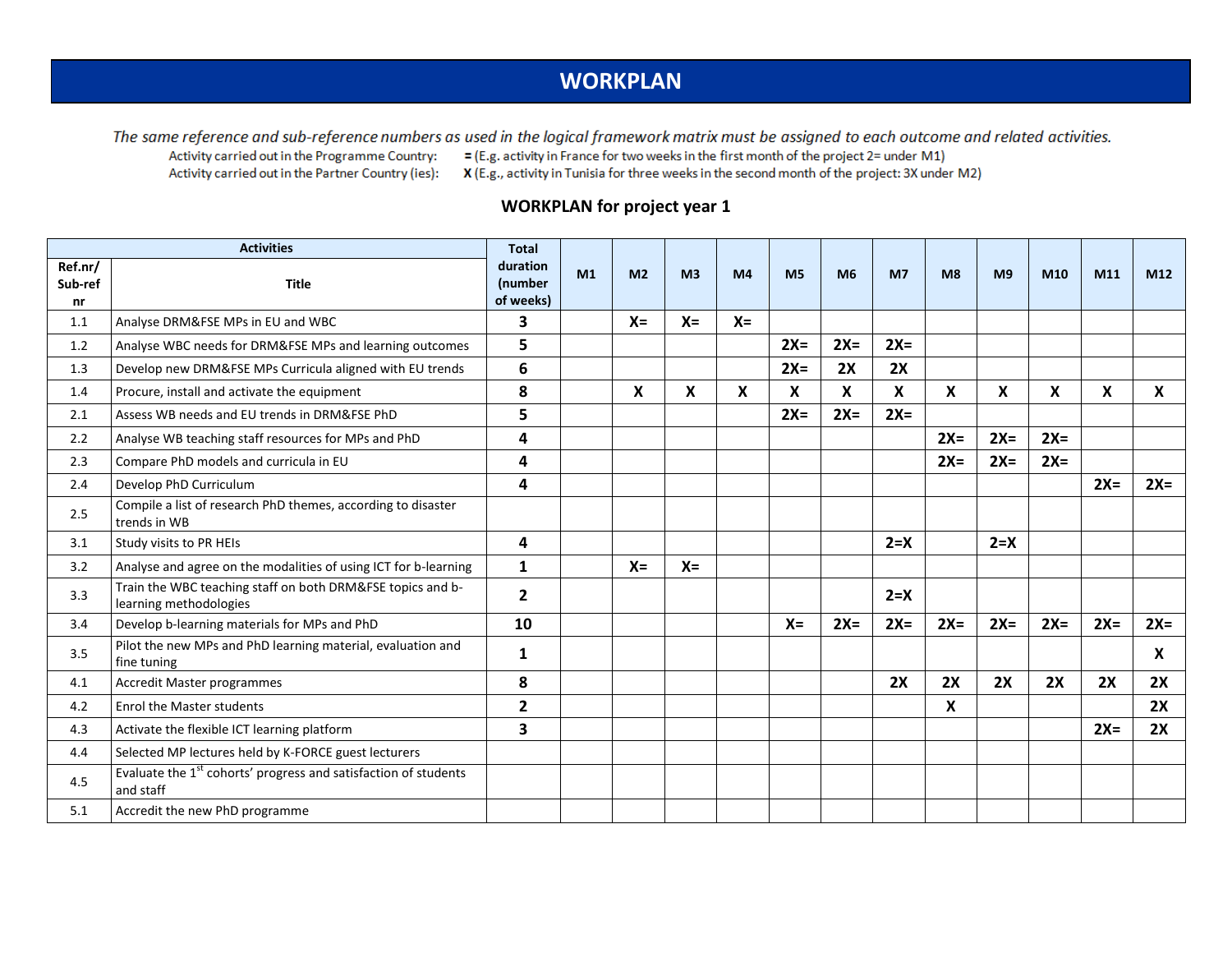| 5.2 | Enrol the PhD students                                                                   |                         |       |       |       |       |       |       |       |       |                           |       |       |                  |
|-----|------------------------------------------------------------------------------------------|-------------------------|-------|-------|-------|-------|-------|-------|-------|-------|---------------------------|-------|-------|------------------|
| 5.3 | Selected PhD lectures held by K-FORCE guest lecturers                                    |                         |       |       |       |       |       |       |       |       |                           |       |       |                  |
| 5.4 | Evaluate the 1 <sup>st</sup> cohorts' progress and satisfaction of students<br>and staff |                         |       |       |       |       |       |       |       |       |                           |       |       |                  |
| 6.1 | Analyse the WBC needs for LLL courses                                                    | 4                       |       |       |       |       | $2X=$ | $2X=$ | $2X=$ |       |                           |       |       |                  |
| 6.2 | Define LLL outcomes according to EQF/NQFs                                                | 3                       |       |       |       |       |       |       |       | $2X=$ | $2X=$                     |       |       |                  |
| 6.3 | Create K-FORCE Glossary                                                                  | 4                       |       |       |       |       |       |       |       |       | $X =$                     | $X =$ | $X =$ | $X =$            |
| 6.4 | Adapt selected learning material for LLL courses                                         | 12                      |       |       |       |       | $2X=$ | $2X=$ | $2X=$ | $2X=$ | $2X=$                     | $2X=$ | $2X=$ | $2X=$            |
| 6.5 | Deliver LLL courses in blended way to professionals                                      |                         |       |       |       |       |       |       |       |       |                           |       |       |                  |
| 7.1 | Develop Quality Assurance mechanisms and procedures                                      | 3                       |       | $2X=$ | $2X=$ |       |       |       |       |       |                           |       |       |                  |
| 7.2 | Create polls for different types of activities                                           | $\mathbf{1}$            |       |       |       | X     | $X =$ |       |       |       |                           |       |       |                  |
| 7.3 | Learning material peer review                                                            | 12                      |       |       |       |       | $2=$  | $2=$  | $2=$  | $2 =$ | $2=$                      | $2=$  | $2=$  | $2=$             |
| 7.4 | <b>External review of the Glossary</b>                                                   |                         |       |       |       |       |       |       |       |       |                           |       |       |                  |
| 8.1 | Create dissemination plan                                                                | 3                       |       | X     | $2X=$ | 2X    |       |       |       |       |                           |       |       |                  |
| 8.2 | Develop, maintain and promote K-FORCE Website                                            | $\overline{\mathbf{z}}$ |       |       | $X =$ | X     | X     | X     | X     | X     | X                         | X     | X     | $\boldsymbol{X}$ |
| 8.3 | Open/maintain e-library public access area                                               |                         | 1     |       |       |       |       |       |       |       |                           |       |       | $\mathsf{x}$     |
| 8.4 | Perform media, enrolment and LLL promo campaigns                                         | 13                      | X     | X     | X     | X     | 2X    | 2X    | 2X    | 2X    | $\boldsymbol{\mathsf{x}}$ | X     | X     | 2X               |
| 8.5 | Organise 3 K-FORCE Symposia                                                              | 3                       |       |       |       |       |       |       |       |       |                           |       | X     | 2X               |
| 9.1 | Organize K-FORCE bodies meetings                                                         | 5                       |       | 2X    | $2X=$ |       | $X =$ |       | $X =$ |       | $X =$                     |       |       | $X =$            |
| 9.2 | Prepare and adopt the Project management plan, procedures<br>and the Risk Plan           | 6                       | 2X    | 2X    | $2X=$ | $2X=$ | $X =$ |       |       |       |                           |       |       |                  |
| 9.3 | Inter project coaching                                                                   |                         |       |       |       |       |       |       |       |       |                           |       |       |                  |
| 9.4 | Manage all project activities and monitor their execution<br>regarding timescale and     | 6                       | $X =$ | $X =$ | $X =$ | $X =$ | $X =$ | $X =$ | $X =$ | $X =$ | $X =$                     | $X =$ | $X =$ | $X =$            |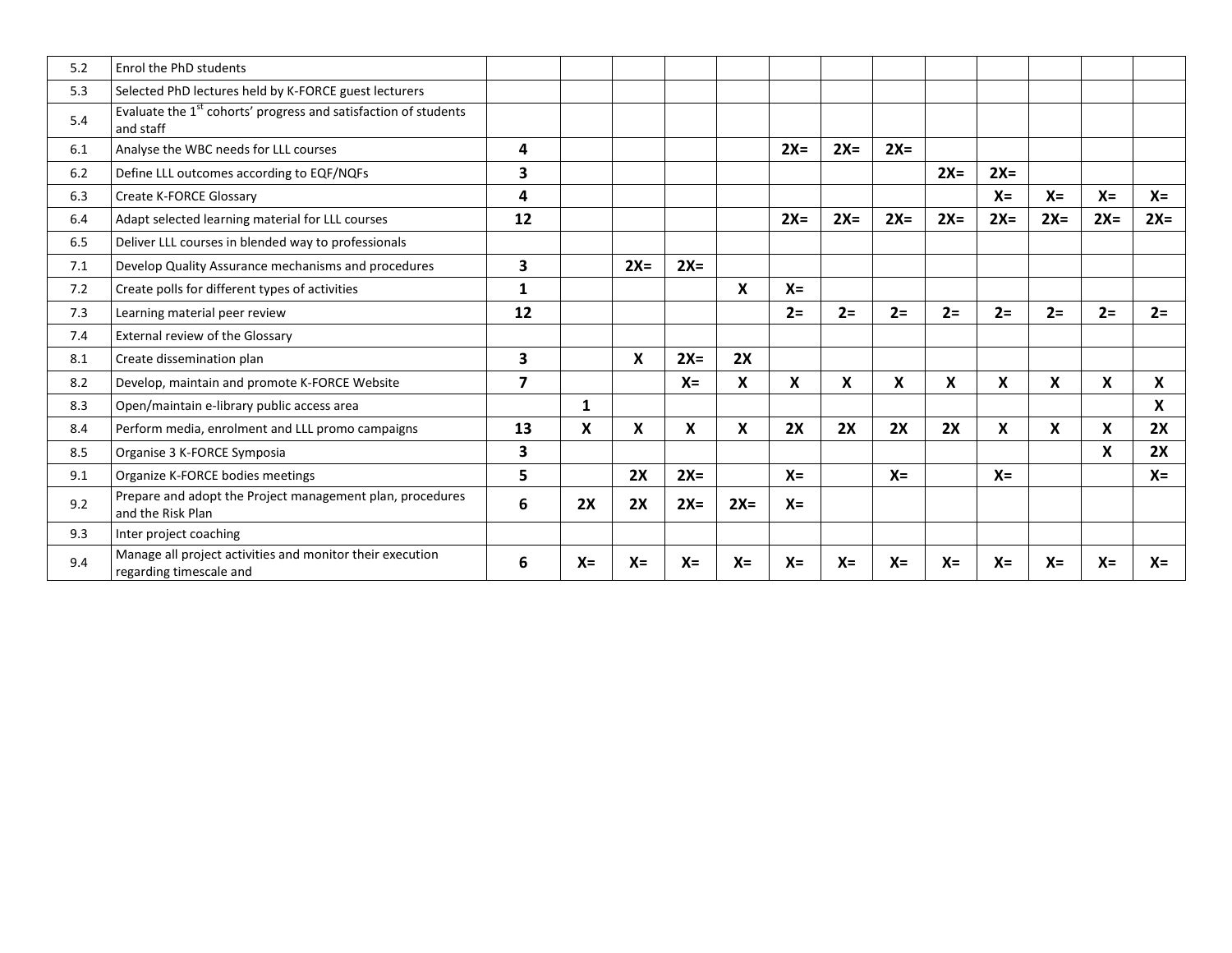## **WORKPLAN for project year 2**

|                          | <b>Activities</b>                                                                        | <b>Total</b>                     |                           |                |                |                |                |                |                           |                |                |                           |       |       |
|--------------------------|------------------------------------------------------------------------------------------|----------------------------------|---------------------------|----------------|----------------|----------------|----------------|----------------|---------------------------|----------------|----------------|---------------------------|-------|-------|
| Ref.nr/<br>Sub-ref<br>nr | Title                                                                                    | duration<br>(number<br>of weeks) | M1                        | M <sub>2</sub> | M <sub>3</sub> | M <sub>4</sub> | M <sub>5</sub> | M <sub>6</sub> | M7                        | M <sub>8</sub> | M <sub>9</sub> | M10                       | M11   | M12   |
| 1.1                      | Analyse DRM&FSE MPs in EU and WBC                                                        |                                  |                           |                |                |                |                |                |                           |                |                |                           |       |       |
| 1.2                      | Analyse WBC needs for DRM&FSE MPs and learning outcomes                                  |                                  |                           |                |                |                |                |                |                           |                |                |                           |       |       |
| 1.3                      | Develop new DRM&FSE MPs Curricula aligned with EU trends                                 |                                  |                           |                |                |                |                |                |                           |                |                |                           |       |       |
| 1.4                      | Procure, install and activate the equipment                                              |                                  |                           |                |                |                |                |                |                           |                |                |                           |       |       |
| 2.1                      | Assess WB needs and EU trends in DRM&FSE PhD                                             |                                  |                           |                |                |                |                |                |                           |                |                |                           |       |       |
| 2.2                      | Analyse WB teaching staff resources for MPs and PhD                                      |                                  |                           |                |                |                |                |                |                           |                |                |                           |       |       |
| 2.3                      | Compare PhD models and curricula in EU                                                   |                                  |                           |                |                |                |                |                |                           |                |                |                           |       |       |
| 2.4                      | Develop PhD Curriculum                                                                   | 4                                | $2X=$                     | $2X=$          |                |                |                |                |                           |                |                |                           |       |       |
| 2.5                      | Compile a list of research PhD themes, according to disaster<br>trends in WB             | 3                                |                           |                | $2X=$          | $2X=$          |                |                |                           |                |                |                           |       |       |
| 3.1                      | Study visits to PR HEIs                                                                  | $\mathbf{2}$                     |                           |                |                |                | $2 = X$        |                |                           | $2 = X$        |                |                           |       |       |
| 3.2                      | Analyse and agree on the modalities of using ICT for b-learning                          |                                  |                           |                |                |                |                |                |                           |                |                |                           |       |       |
| 3.3                      | Train the WBC teaching staff on both DRM&FSE topics and b-<br>learning methodologies     | $\overline{2}$                   |                           |                |                |                | $2 = X$        |                |                           |                |                |                           |       |       |
| 3.4                      | Develop b-learning materials for MPs and PhD                                             | 20                               | $2X=$                     | $2X=$          | $2X=$          | $2X=$          | $2X=$          | $2X=$          | $2X=$                     | $2X=$          | $2X=$          | $2X=$                     | $2X=$ |       |
| 3.5                      | Pilot the new MPs and PhD learning material, evaluation and<br>fine tuning               | 6                                | $X =$                     | X              | X              |                | X              | $X =$          | X                         | X              | X              |                           |       | X     |
| 4.1                      | Accredit Master programmes                                                               | 8                                |                           |                |                |                |                |                | 2X                        | 2X             | 2X             | 2X                        | 2X    | 2X    |
| 4.2                      | <b>Enrol the Master students</b>                                                         | $\overline{\mathbf{3}}$          |                           |                |                |                |                |                |                           | X              |                |                           |       | 2X    |
| 4.3                      | Activate the flexible ICT learning platform                                              |                                  |                           |                |                |                |                |                |                           |                |                |                           |       |       |
| 4.4                      | Selected MP lectures held by K-FORCE guest lecturers                                     | 5                                |                           |                | $2 = X$        |                |                |                | $2 = X$                   | $2 = X$        |                |                           |       |       |
| 4.5                      | Evaluate the 1 <sup>st</sup> cohorts' progress and satisfaction of students<br>and staff |                                  |                           |                |                |                |                |                |                           |                |                |                           |       |       |
| 5.1                      | Accredit the new PhD programme                                                           | 8                                | $\boldsymbol{\mathsf{X}}$ | X              | X              | X              | X              | X              | $\boldsymbol{\mathsf{X}}$ | X              | X              | $\boldsymbol{\mathsf{X}}$ | X     | X     |
| 5.2                      | Enrol the PhD students                                                                   |                                  |                           |                |                |                |                |                |                           |                |                |                           |       |       |
| 5.3                      | Selected PhD lectures held by K-FORCE guest lecturers                                    |                                  |                           |                |                |                |                |                |                           |                |                |                           |       |       |
| 5.4                      | Evaluate the 1 <sup>st</sup> cohorts' progress and satisfaction of students<br>and staff | 3                                |                           |                |                | 2X             |                |                |                           | 2X             |                |                           |       | 2X    |
| 6.1                      | Analyse the WBC needs for LLL courses                                                    |                                  |                           |                |                |                |                |                |                           |                |                |                           |       |       |
| 6.2                      | Define LLL outcomes according to EQF/NQFs                                                |                                  |                           |                |                |                |                |                |                           |                |                |                           |       |       |
| 6.3                      | Create K-FORCE Glossary                                                                  | 8                                | $X =$                     | $X =$          | $X =$          | $X =$          | $X =$          | $X =$          | $X =$                     | $X =$          | $X =$          | $X =$                     | $X =$ | $X =$ |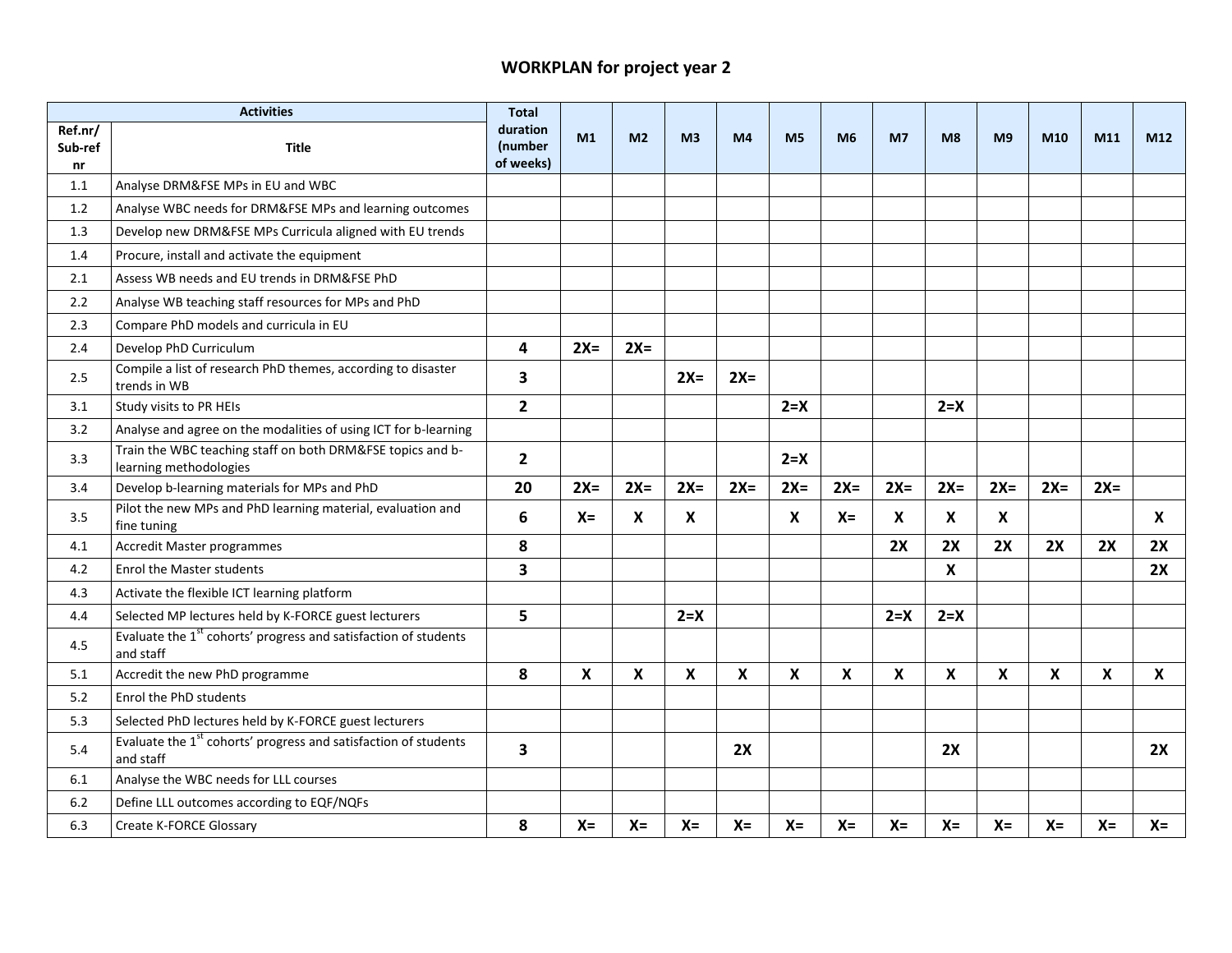| 6.4 | Adapt selected learning material for LLL courses                                     | 14             | $2X=$ | $2X=$ | $2X=$ | $2X=$                     | $2X=$ | $2X=$ | $2X=$ | $2X=$   | $2X=$ | $2X=$ | $2X=$ |       |
|-----|--------------------------------------------------------------------------------------|----------------|-------|-------|-------|---------------------------|-------|-------|-------|---------|-------|-------|-------|-------|
| 6.5 | Deliver LLL courses in blended way to professionals                                  | 2              |       |       |       |                           |       |       |       |         |       |       |       | 2X    |
| 7.1 | Develop Quality Assurance mechanisms and procedures                                  |                |       |       |       |                           |       |       |       |         |       |       |       |       |
| 7.2 | Create polls for different types of activities                                       | 2              |       |       |       | X                         | $X =$ |       |       |         |       |       |       |       |
| 7.3 | Learning material peer review                                                        | 12             | $2 =$ | $2=$  | $2=$  | $2 =$                     | $2 =$ | $2=$  | $2=$  | $2=$    | $2=$  | $2 =$ | $2=$  | $2=$  |
| 7.4 | External review of the Glossary                                                      |                |       |       |       |                           |       |       |       |         |       |       |       |       |
| 8.1 | Create dissemination plan                                                            |                |       |       |       |                           |       |       |       |         |       |       |       |       |
| 8.2 | Develop, maintain and promote K-FORCE Website                                        | 6              | X     | X     | X     | X                         | X     | X     | X     | X       | X     | X     | X     | X     |
| 8.3 | Open/maintain e-library public access area                                           | 6              | X     | X.    | X     | $\boldsymbol{\mathsf{x}}$ | X     | X     | X     | X       | X     | X     | X     | X     |
| 8.4 | Perform media, enrolment and LLL promo campaigns                                     | 16             | 2X    | 2X    | X     | X                         | 2X    | 2X    | 2X    | 2X      | X     | X     | X     | 2X    |
| 8.5 | Organise 3 K-FORCE Symposia                                                          | 3              |       |       |       |                           |       |       |       |         |       |       | X     | 2X    |
| 9.1 | Organize K-FORCE bodies meetings                                                     | 2              |       |       |       |                           | $X =$ |       |       | $X =$   |       |       |       | $X =$ |
| 9.2 | Prepare and adopt the Project management plan, procedures<br>and the Risk Plan       |                |       |       |       |                           |       |       |       |         |       |       |       |       |
| 9.3 | Inter project coaching                                                               | $\overline{2}$ |       |       |       |                           |       |       |       | $2 = X$ |       |       |       |       |
| 9.4 | Manage all project activities and monitor their execution<br>regarding timescale and | ь              | $X =$ | $X =$ | $X =$ | $X =$                     | $X =$ | $X =$ | $X =$ | $X =$   | $X =$ | $X =$ | $X =$ | $X =$ |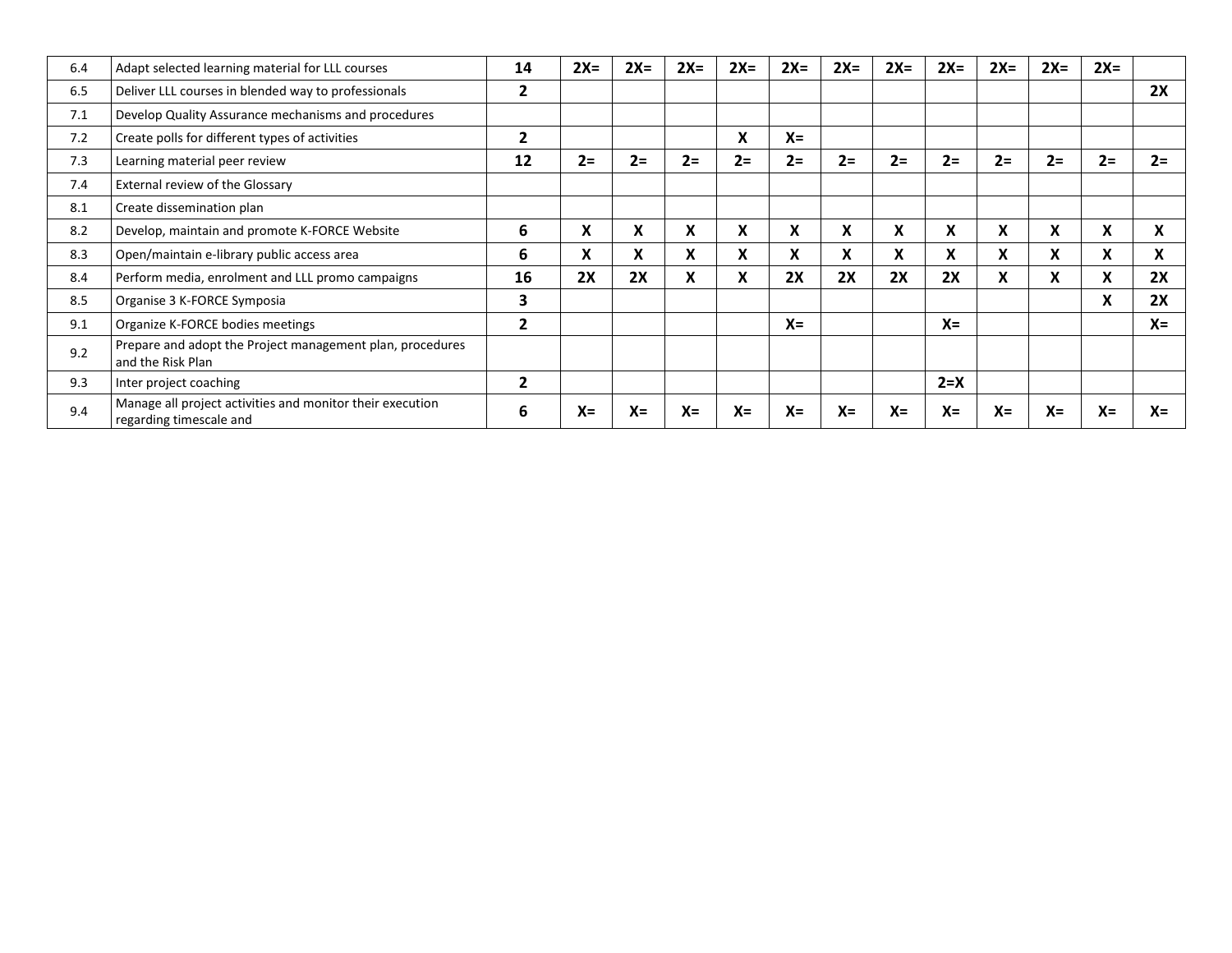## **WORKPLAN for project year 3**

|                          | <b>Activities</b>                                                                        | <b>Total</b>                     |         |                |                |                |                           |                |                |                           |                |     |     |     |
|--------------------------|------------------------------------------------------------------------------------------|----------------------------------|---------|----------------|----------------|----------------|---------------------------|----------------|----------------|---------------------------|----------------|-----|-----|-----|
| Ref.nr/<br>Sub-ref<br>nr | <b>Title</b>                                                                             | duration<br>(number<br>of weeks) | M1      | M <sub>2</sub> | M <sub>3</sub> | M <sub>4</sub> | M <sub>5</sub>            | M <sub>6</sub> | M <sub>7</sub> | M <sub>8</sub>            | M <sub>9</sub> | M10 | M11 | M12 |
| 1.1                      | Analyse DRM&FSE MPs in EU and WBC                                                        |                                  |         |                |                |                |                           |                |                |                           |                |     |     |     |
| 1.2                      | Analyse WBC needs for DRM&FSE MPs and learning outcomes                                  |                                  |         |                |                |                |                           |                |                |                           |                |     |     |     |
| 1.3                      | Develop new DRM&FSE MPs Curricula aligned with EU trends                                 |                                  |         |                |                |                |                           |                |                |                           |                |     |     |     |
| 1.4                      | Procure, install and activate the equipment                                              |                                  |         |                |                |                |                           |                |                |                           |                |     |     |     |
| 2.1                      | Assess WB needs and EU trends in DRM&FSE PhD                                             |                                  |         |                |                |                |                           |                |                |                           |                |     |     |     |
| 2.2                      | Analyse WB teaching staff resources for MPs and PhD                                      |                                  |         |                |                |                |                           |                |                |                           |                |     |     |     |
| 2.3                      | Compare PhD models and curricula in EU                                                   |                                  |         |                |                |                |                           |                |                |                           |                |     |     |     |
| 2.4                      | Develop PhD Curriculum                                                                   |                                  |         |                |                |                |                           |                |                |                           |                |     |     |     |
| 2.5                      | Compile a list of research PhD themes, according to disaster<br>trends in WB             |                                  |         |                |                |                |                           |                |                |                           |                |     |     |     |
| 3.1                      | Study visits to PR HEIs                                                                  |                                  |         |                |                |                |                           |                |                |                           |                |     |     |     |
| 3.2                      | Analyse and agree on the modalities of using ICT for b-learning                          |                                  |         |                |                |                |                           |                |                |                           |                |     |     |     |
| 3.3                      | Train the WBC teaching staff on both DRM&FSE topics and b-<br>learning methodologies     |                                  |         |                |                |                |                           |                |                |                           |                |     |     |     |
| 3.4                      | Develop b-learning materials for MPs and PhD                                             |                                  |         |                |                |                |                           |                |                |                           |                |     |     |     |
| 3.5                      | Pilot the new MPs and PhD learning material, evaluation and<br>fine tuning               | 6                                | $X =$   | X              | X              |                | $\boldsymbol{\mathsf{X}}$ | $X =$          | X              | $\boldsymbol{\mathsf{X}}$ | X              |     |     |     |
| 4.1                      | Accredit Master programmes                                                               |                                  |         |                |                |                |                           |                |                |                           |                |     |     |     |
| 4.2                      | <b>Enrol the Master students</b>                                                         | $\overline{\mathbf{3}}$          |         |                |                |                |                           |                |                | $\boldsymbol{\mathsf{X}}$ |                |     |     | 2X  |
| 4.3                      | Activate the flexible ICT learning platform                                              |                                  |         |                |                |                |                           |                |                |                           |                |     |     |     |
| 4.4                      | Selected MP lectures held by K-FORCE guest lecturers                                     | 5                                | $2 = X$ |                | $2 = X$        |                |                           |                | $2 = X$        |                           |                |     |     |     |
| 4.5                      | Evaluate the 1 <sup>st</sup> cohorts' progress and satisfaction of students<br>and staff | 3                                |         |                |                | 2X             |                           |                |                | 2X                        |                |     |     | 2X  |
| 5.1                      | Accredit the new PhD programme                                                           |                                  |         |                |                |                |                           |                |                |                           |                |     |     |     |
| 5.2                      | Enrol the PhD students                                                                   | $\mathbf{1}$                     | 2X      |                |                |                |                           |                |                |                           |                |     |     |     |
| 5.3                      | Selected PhD lectures held by K-FORCE guest lecturers                                    | 4                                |         | $2 = X$        |                |                |                           |                |                | $2 = X$                   |                |     |     |     |
| 5.4                      | Evaluate the 1 <sup>st</sup> cohorts' progress and satisfaction of students<br>and staff | 3                                |         |                |                | 2X             |                           |                |                | 2X                        |                |     |     | 2X  |
| 6.1                      | Analyse the WBC needs for LLL courses                                                    |                                  |         |                |                |                |                           |                |                |                           |                |     |     |     |
| 6.2                      | Define LLL outcomes according to EQF/NQFs                                                |                                  |         |                |                |                |                           |                |                |                           |                |     |     |     |
| 6.3                      | Create K-FORCE Glossary                                                                  | 5                                | $X =$   | $X =$          | $X =$          | $X =$          | $X =$                     | $X =$          | $X =$          |                           |                |     |     |     |